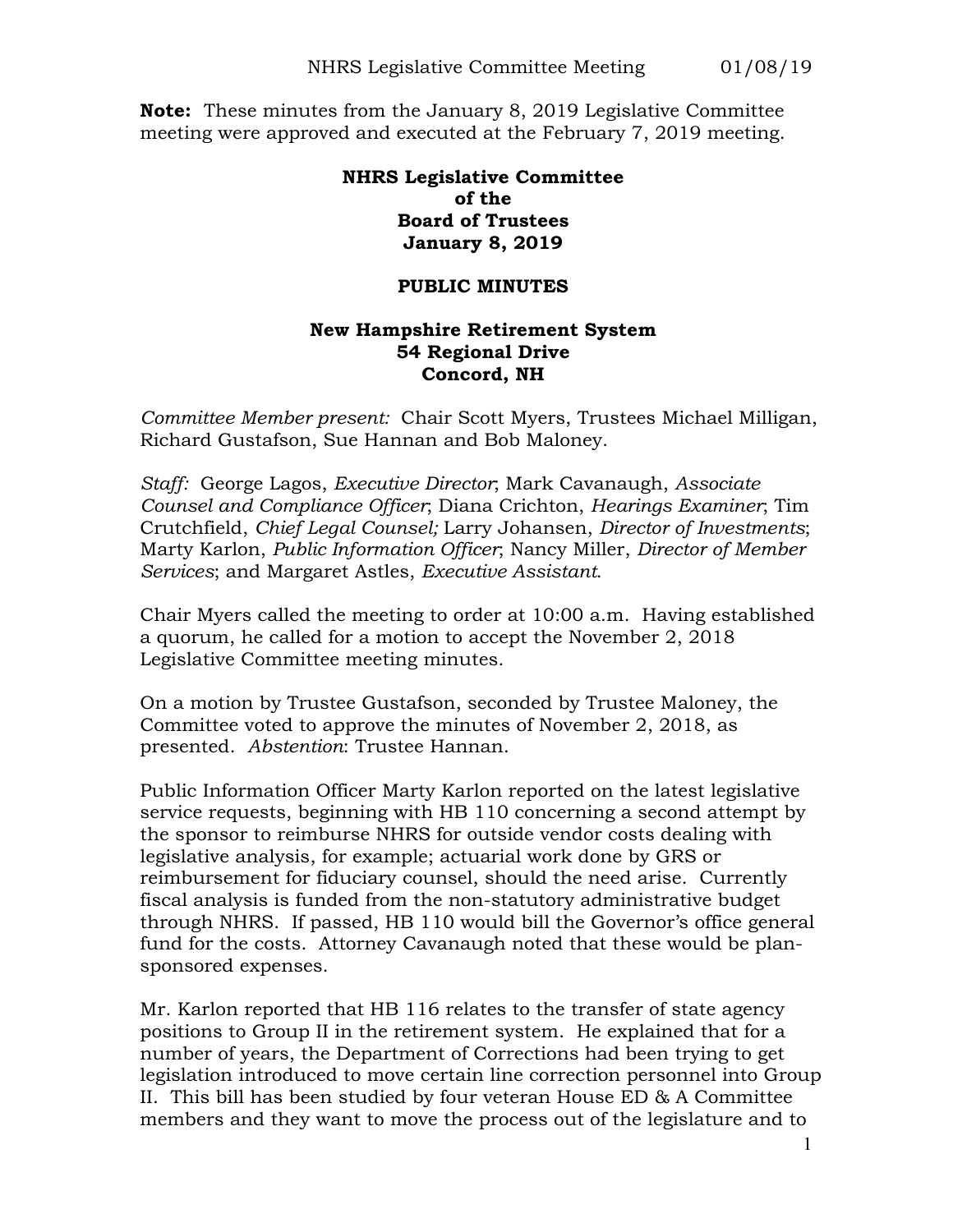the retirement system. The bill would set up a process by which an agency would reach out to the division of personnel for positions they believe should be Group II under the statutory requirement. The statute currently reads, "Any reclassification of positions is done through legislation", which they propose to delete, giving that responsibility to the Board. Mr. Karlon noted that the bill has technical concerns regarding how the bill is written that would have to be addressed. He suggested that the Trustees ponder considering this bill as it is a policy change and it gives more responsibility to the Board.

Trustee Gustafson asked Attorney Cavanaugh if there would be an appeal process associated with this bill concerning rulemaking. Attorney Cavanaugh believed that there would be, and noted, if we were to make an administrative determination that the position should not be reclassified, the employer or employee aggrieved would have the right to appeal for a hearing.

Mr. Karlon reported on HB 418 concerning limitations on part-time employment under the NHRS. He explained that this bill adds an exemption for hours worked for emergency response and training by retired members working for municipal fire departments. There are two exceptions that do not count against the maximum number of hours worked; a governor declared state of emergency or working under the direction of the Director of the Division of Forests and Lands during woodland fire control.

Mr. Karlon highlighted other draft LSRs of significance to NHRS. He began with 2019-1116 HB, noting that this is a reinstatement relative to payment by the State of a portion of retirement system contributions of political subdivision employers. 2019-0496 HB part-time employment of retired community college system faculty. Mr. Karlon thought that this bill title had come about because NHRS received many phone calls when HB 561 went into effect from faculty at the Community College system in response to the 28-day separation rule from the effective date of retirement. Attorney Cavanaugh agreed, and noted that the summer session starts before the spring semester ends. He explained that if someone retired on June 1 and wanted to teach in the summer semester, they would have had to start in May, due to the 28-day separation rule. 2019-0557 HB concerns county employees' participation in the state retirement system. 2019-0674 HB relates to the cost of living adjustment for retirees from the state retirement system. 2019-0709 HB establishes a state defined contribution retirement plan for state and political subdivision members of the retirement system. 2019-0733 HB relates to the definition of earnable compensation. 2019-0759 HB deals with the purchase of service credit in the state retirement plan. Mr. Karlon noted that this is the LSR that the Board endorsed on the service credit change due to employer oversight and prior military service. He reached out to a

2